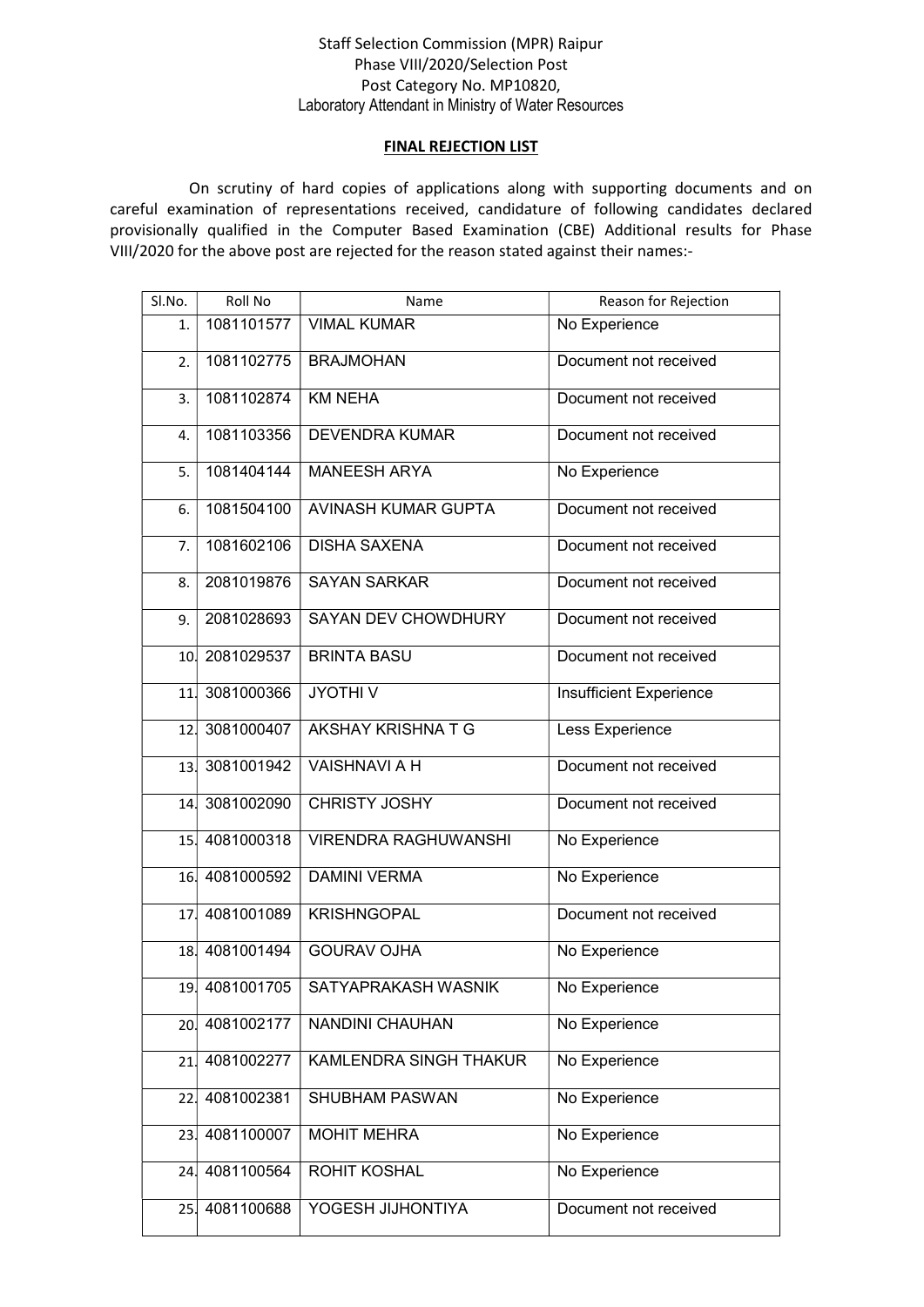| 26.             | 4081100900     | <b>SHIVAM KUMAR</b>                           | No Experience              |
|-----------------|----------------|-----------------------------------------------|----------------------------|
| 27.             | 4081101274     | <b>BRAJKISHOR</b>                             | No Experience              |
|                 | 28. 4081101400 | DEVENDRA KUMAR AHIRWAR                        | No Experience              |
| 29.             | 4081102020     | SHUBHAM SAXENA                                | Document not received      |
| 30.I            | 4081102535     | <b>SHWETA CHAUHAN</b>                         | Document not received      |
| 31.             | 4081200089     | <b>ANJALI CHOUHAN</b>                         | No Experience              |
| 32 <sub>1</sub> | 4081200187     | <b>CHETNA BHEDIA</b>                          | Document not received      |
| 33.             | 4081200363     | PRAVEEN KUMAR KORI                            | Less Experience            |
| 34.             | 4081200754     | RAJKUMAR TALWARIYA                            | No Experience              |
| 35.             | 4081200861     | SHUBHAM KIRAN THAKARE                         | Document not received      |
|                 | 36. 4081201410 | SHUBHAM DHARSIYA                              | Document not received      |
| 37.             | 4081201474     | SHIVAM ARJARIYA                               | Document not received      |
| 38.             | 4081201519     | <b>GANESH VERMA</b>                           | Exp. not in relevant field |
| 39.             | 4081300524     | <b>ARCHANA SAKET</b>                          | No Experience              |
| 40.             | 4081300703     | ARGHYA BARHA                                  | No Experience              |
| 41.             | 4081300858     | ROOPSHREE KAITHWAS                            | No Experience              |
| 42.             | 4081300905     | <b>ANUSHRI NAYAK</b>                          | Document not received      |
| 43.             | 4081300910     | <b>ASHUTOSH KATHERIA</b>                      | Exp. not in relevant field |
| 44.             | 4081301379     | <b>DURGESH KUMAR</b>                          | No Experience              |
| 45.             | 4081301489     | <b>KUNAL SHARMA</b>                           | Document not received      |
| 46.             | 4081302106     | NIKITA DOHARE<br>No Experience                |                            |
| 47.             | 4081302137     | <b>AMIT KOSTA</b>                             | Document not received      |
| 48.             | 4081400653     | <b>ANUPAM MISHRA</b>                          | Document not received      |
| 49.             | 4081500196     | <b>NIKITA THAKUR</b>                          | Document not received      |
| 50.             | 4081500281     | SOMENDRA SHUKLA<br>No Experience              |                            |
| 51              | 4081500491     | <b>DEEPAK SAHU</b>                            | No Experience              |
| 52.             | 4081500518     | DIVYANSHU DUBEY                               | Document not received      |
| 53              | 4081600039     | SANDIP MALVIYA                                | No Experience              |
| 54.             | 4081600340     | <b>PRIYANKA JAIN</b><br>Document not received |                            |
| 55.             | 4081600764     | SURENDRA SINGH MALVIYA<br>No Experience       |                            |
| 56.             | 4081700227     | <b>TRIBHUVAN</b>                              | Document not received      |
| 57.             | 4081700822     | PRAVEEN MADHUKAR<br>No Experience             |                            |